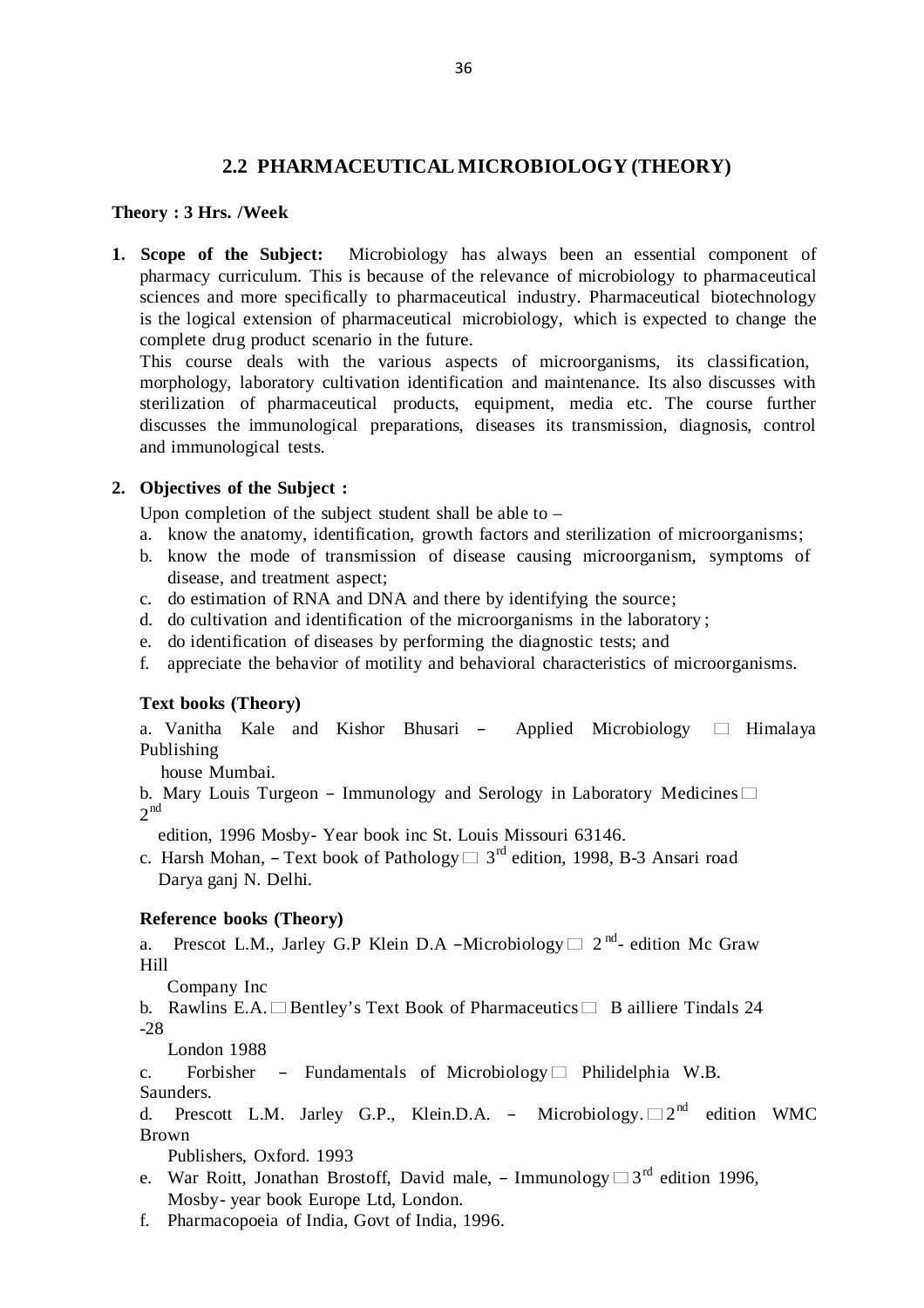# **3. Detailed syllabus and lecture wise schedule :**

# **Title of the topic**

- 1 Introduction to the science of microbiology. Major divisions of microbial world and Relationship among them.
- 2 Different methods of classification of microbes and study of Bacteria, Fungi, virus, Rickettsiae, Spirochetes.
- 3 Nutritional requirements, growth and cultivation of bacteria and virus. Study of different important media required for the growth of aerobic and anaerobic bacteria & fungi. Differential media, enriched media and selective media, maintenance of lab cultures.
- 4 Different methods used in isolation and identification of bacteria with emphasis to different staining techniques and biochemical reactions. Counting of bacteria -Total and Viable counting techniques.
- 5 Detailed study of different methods of sterilization including their merits and demerits. Sterilization methods for all pharmaceutical products. Detailed study of sterility testing of different pharmaceutical preparations . Brief information on Validation.
- 6 Disinfectants- Study of disinfectants, antiseptics, fungicidal and virucidal agents factors affecting their activation and mechanism of action. Evaluation of bactericidal, bacteristatic, , virucidal activities, evaluation of preservatives in pharmaceutical preparations.
- 7 Immunology- Immunity, Definition, Classification, General principles of natural immunity, Phagocytosis, acquired immunity( active and passive ) . Antigens, chemical nature of antigens structure and formation of Antibodies, Antigen-Antibody reactions. Bacterial exotoxins and endotoxins. Significance of toxoids in active immunity, Immunization programme, and importance of booster dose.
- 8 Diagnostic tests : Schick's Test, Elisa test, Western Blot test, Southern Blot PCR Widal, QBC, Mantaux Peripheral smear. Study of malarial parasite.
- 9 Microbial culture sensitivity Testing: Interpretation of results Principles and methods of different microbiological assays, microbiological assay of Penicillin, Streptomycin and vitamin  $B_2$  and  $B_{12}$ . Standardisation of vaccines and sera.
- 10 Study of infectious diseases: Typhoid, Tuberculosis, Malaria, Cholera, Hepatitis, Meningitis, Syphilis & Gonorrhea and HIV.

# **2.2 PHARMACEUTICAL MICROBIOLOGY (PRACTICAL)**

# **Practical : 3 Hrs./Week**

# **Title of the Experiment:**

- 1 Study of apparatus used in experimental microbiology\*.
- 2 Sterilisation of glass ware's. Preparation of media and sterilisation.\*
- 3 Staining techniques Simple staining ; Gram's staining ; Negative staining\*\*
- 4 Study of motility characters\*.
- 5 Enumeration of micro-organisms (Total and Viable)\*
- 6 Study of the methods of isolation of pure culture.\*
- 7 Bio chemical testing for the identification of micro\*-organisms.